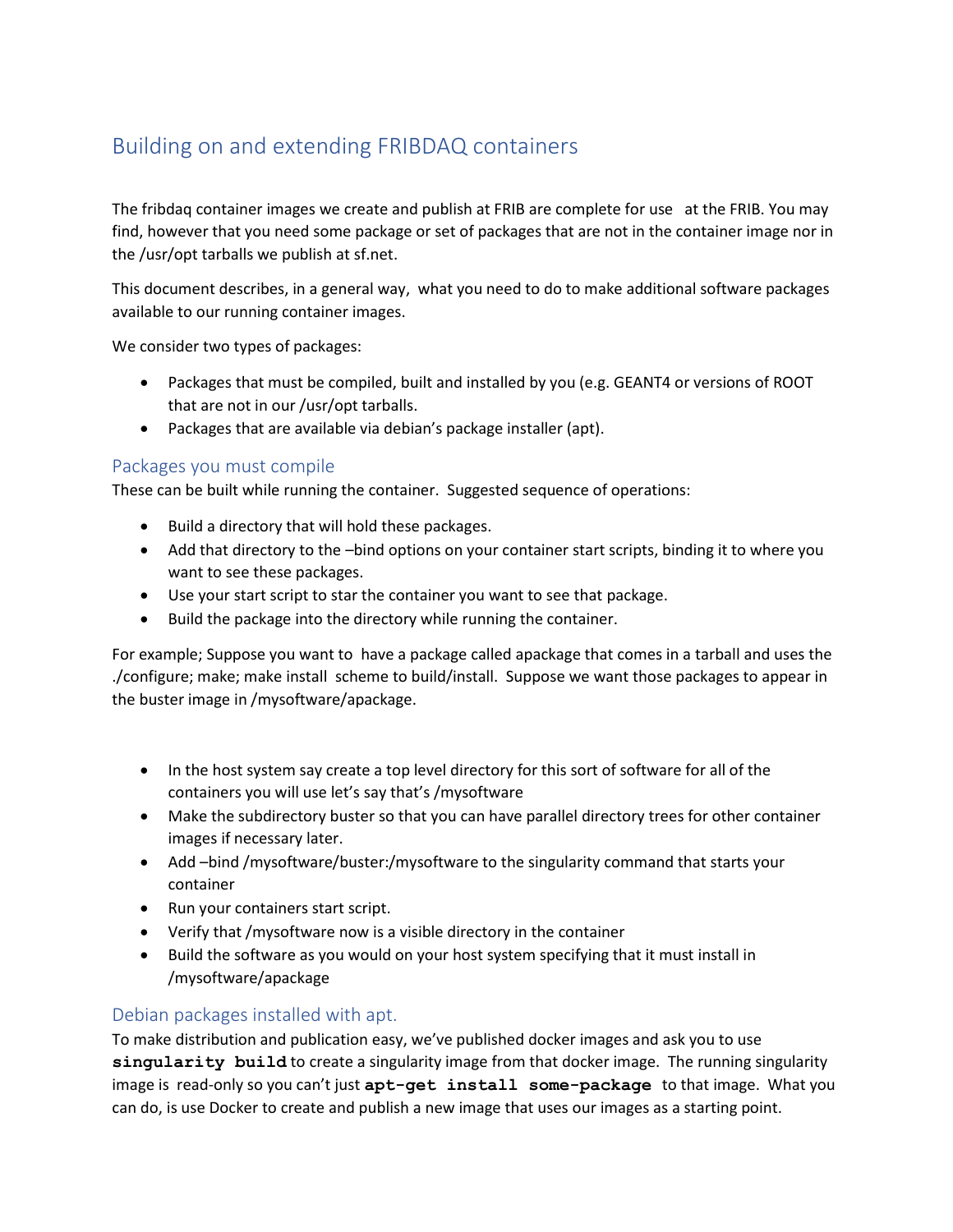Here's the rough set of steps to do that (all of these steps are performed on your host system, not in a container):

- 1. If you don't already have an account on hub.docker.com create one. The examples will use the fictitious account myhub.
- 2. Install the docker build ecosystem on your host system. Add the account you will use to generate the images to the docker group. For Debian systems, the docker build/run system is in the packages: docker-ce and docker-ce-cli
- 3. Create an empty directory which you are going to use to create your new container
- 4. Create a Dockerfile that describes which container image you're starting from and how to modify it.
- 5. Build the docker container
- 6. Tag it for inclusion in the docker hub. And push it to the docker hub.
- 7. Use it to build a singularity image.

We're going to start the detailed part of our example from step 4. As an example, we're going to add the isympy3 (Python3 symbolic math package) to our container. We're going to base this on the FRIB image fribdaq/frib-buster:v2.5 (Version 2.5 of the fribdaq buster image).

## Create a Dockerfile

Docker uses a description file which must be named Dockerfile in an image build directory. This file specifies:

- A starting docker image.
- A working directory in the new image
- How to modify the old image to create the new image.

While all of our changes could be made in the Dockerfile, we're going to put the apt-get install commands into another file in the same directory so that this example can be easily extended. There is nothing to stop us from doing everything in the Dockerfile if that's what you want. Here is the contents of the sample Dockerfile:

```
FROM fribdaq/frib-buster:v2.5
WORKDIR /build
COPY . /build
ARG DEBIAN FRONTEND=noninteractive
RUN chmod a+x /build/packages
RUN /build/packages
```
*Example 1 Sample Dockerfile*

Here's the contents of the packages file (in the same directory):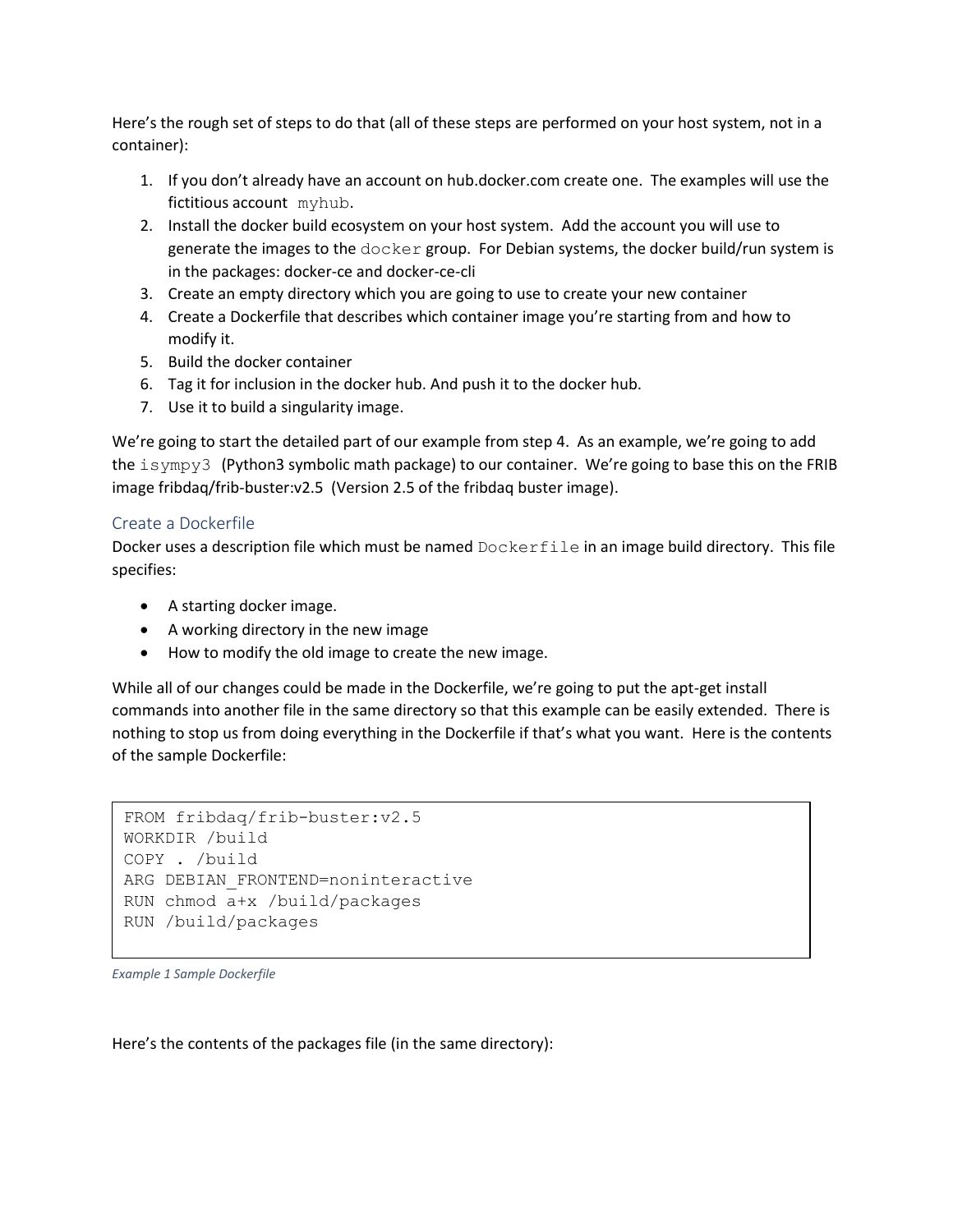```
apt-get install -y isympy3d
```
*Example 2 Contents of packages file.*

The contents of the packages file is straightforward. The contents of Dockerfile maybe not:

- 1. The FROM directive establishes a starting point for the image (in this case the FRIB buster image version 2.5
- 2. WORKDIR establishes a working directory. This directory is created in the new image.
- 3. COPY copies stuff into a directory in the image. In this case the entire contents of the directory containing the Dockerfile gets copied to /build our working directory. This pulls the packages file into /build in the image.
- 4. RUN runs commands in the container image. We use this first to make packages runnable and then to run it which actually does the installation of our additional packages.

#### Build the docker image:

You'll need to chose an image name. We'll choose testimage you should choose something different. The command to build the local Docker image is:

docker build . -t testimage

This command will build an image known to docker on the local system as testimage:latest.

#### Tag and push the docker image to hub.docker.com

A bit about tags first. Tags are used to identify images and, in some cases where they go. A docker image specification has the form repository/image-name:tag-name. We need to tag our image in a way that makes it known to docker that it belongs in the dockerhub repository our account there owns and give it a tag (normally tags specify versions but they need not). Remember our docker user name is myhub. That gives us a repository named myhub. If you want to be fancy you can create an organization which can have a repositor as well (fribdaq is an organization/repository)

docker tag testimage myhub/testimage:v1.0

Does this. Note that in the first parameter :  $l$  atest is implied if no tag is given. The command tags the image we just made as living in the myhub repository in the image named testimage and tagged as v1.0. For your images, you'll want to use the correct repository and a more descriptive image.

Next, we need to provide login information to docker hub so that the push is properly authenticated in docker hub. What I type in the dialog below is in red: